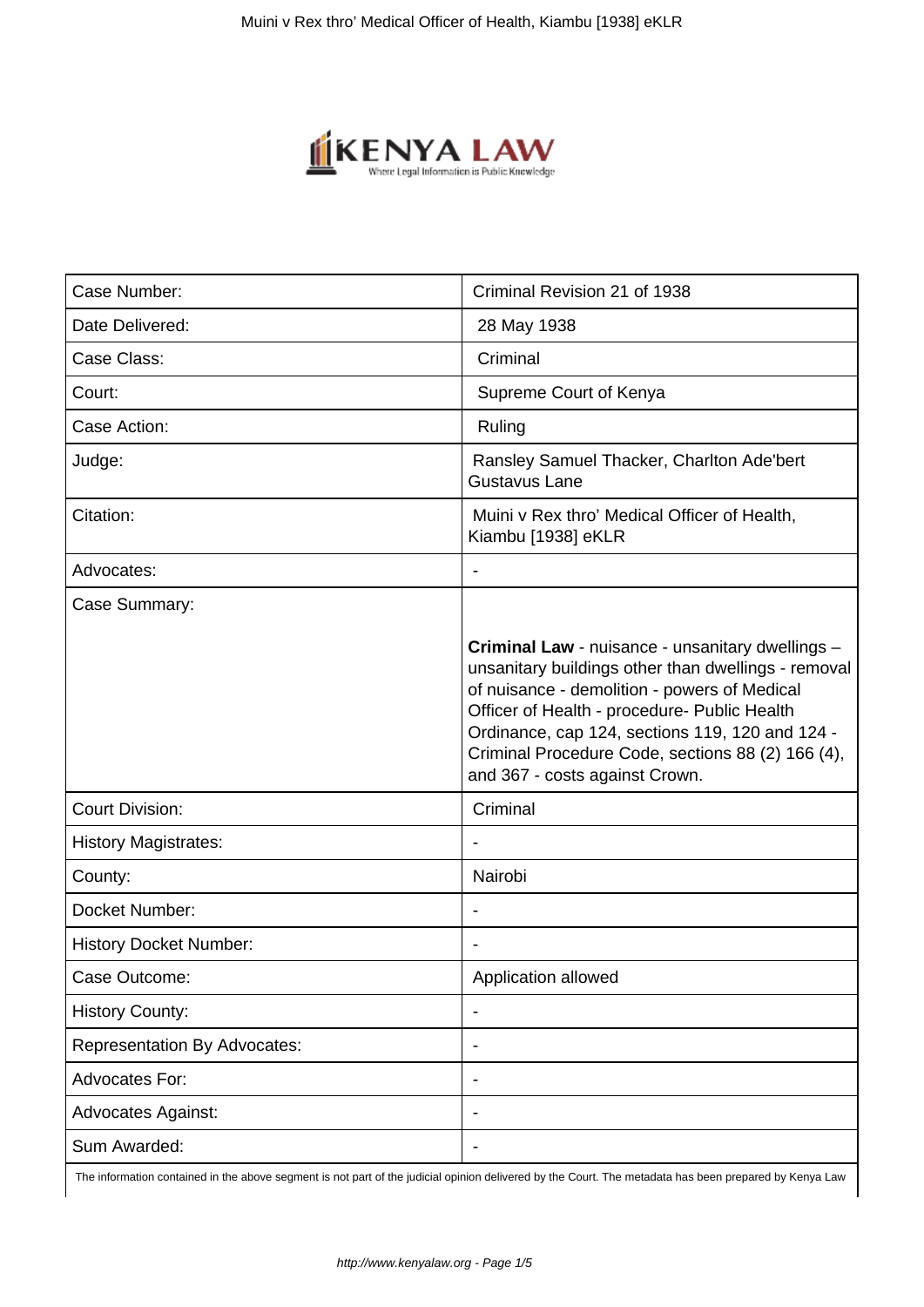as a guide in understanding the subject of the judicial opinion. Kenya Law makes no warranties as to the comprehensiveness or accuracy of the information.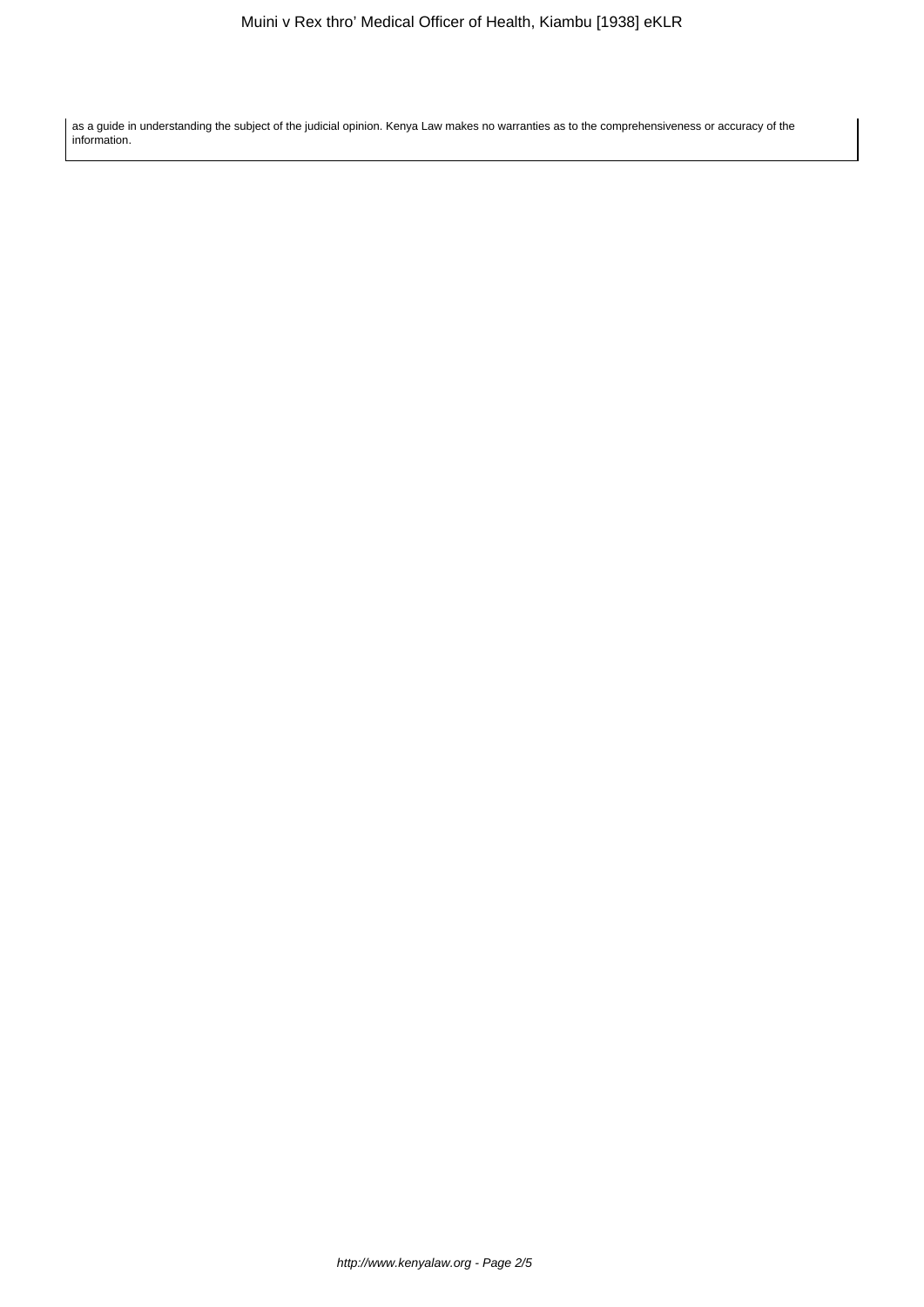## **REPUBLIC OF KENYA**

## **IN THE SUPREME COURT OF KENYA**

# **AT NAIROBI**

## **CRIMINAL REVISION 21 OF 1938**

**MUNI……………………………………………………...……...APPLICANT**

### **VERSUS**

## **REX THRO' MEDICAL OFFICER OF HEALTH, KIAMBU…RESPONDENT**

## **RULING**

The applicant applies for revision of the judgment, finding and sentence of the Second Class Magistrate, Kiambu, passed on the 24th day of February, 1938, on various grounds which we need not enumerate as they are set fourth in some detail under thirteen heads in the grounds of revision dated 11th March, 1938.

The facts are that the Medical Officer of Health, by three notices dated 24th November, 1937, in which he stated that he was satisfied of the existence of a nuisance at the three sets of premises owned by the applicant and situate at the Wangigi Market in the Kiambu district, and that the said premises were of such construction and in such a state and so dirty as to be injurious or dangerous to health, thereupon required the applicant within one month from the date of services of the Notices to abate and prevent recurrence of the said nuisance, and for that purpose to entirely demolish the said premises, remove all materials and cleanse the site.

Now, these Notices purported to have been given under the provisions of section 119 of the Public Health Ordinance, cap 124. This section empowers the Medical Officer of Health, if satisfied of existence of a nuisance, to serve notice on the author of a nuisance requiring him to remove it, and to execute such work as may be necessary for that purpose.

By section 120(1) if the person on whom the notice to remove a nuisance is served does not comply with any of the requirements thereof within the time specified, the Medical Officer of Health shall cause a complaint to be made before a magistrate and such magistrate shall thereupon issue a summons requiring the person on whom the notice was served to appear before his Court. By sub-section 2 of section 120, if the Court is satisfied that the alleged nuisance exists the Court shall make an order on the author thereof requiring him to comply with the requirements of the notice and by sub-section 3 may impose a fine. The applicant did not comply with the notice referred to and thereupon on a complaint dated 29-1-38 a summons dated the 3rd February, 1938, was issued calling upon the applicant to answer a charge of failing to comply with the requirements of sanitary notices within the time specified in the notices contrary to section 120(1), cap 124. The complaint came before the magistrate at Kiambu on the 23rd February, 1938. Here it may be mentioned that it was agreed that the three charges should all be heard together. The magistrate heard evidence from the Sanitary Inspector as to the existence of a nuisance and also evidence for the defendant that no nuisance in fact existed. The magistrate delivered judgment to the effect that the nuisance existed and that the only way to cure it was to demolish the buildings and that temporary measures would not be of any avail. He ordered the defendant to pay a fine of Shs 20 on each charge and gave him fourteen days in which to demolish the buildings. Now section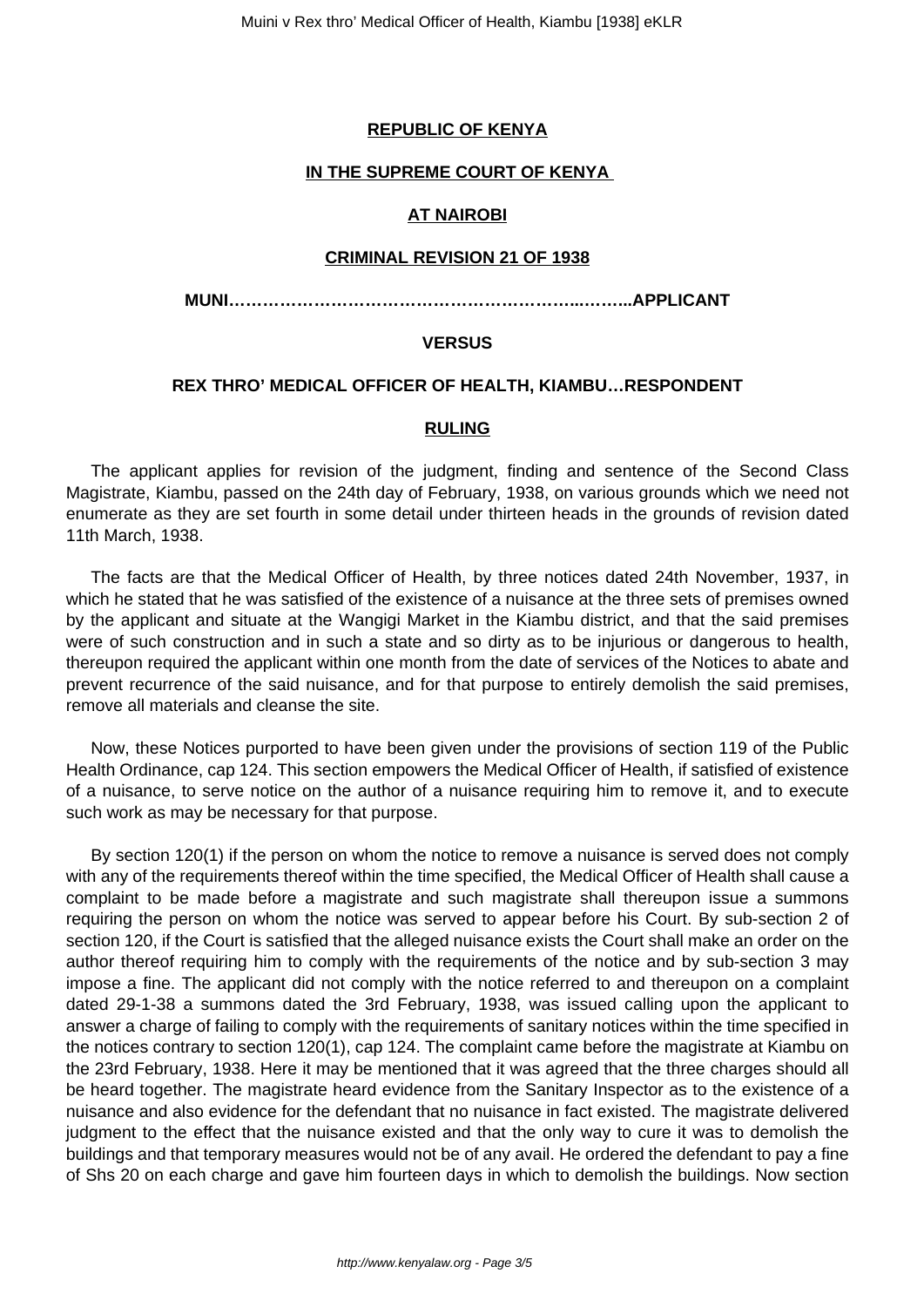124 of the Public Health Ordinance empowers the Court, where a nuisance is proved to exist with respect to a dwelling, and the Court is satisfied that such dwelling is so dilapidated and so defectively constructed that repairs to or alterations are not likely to remove the nuisance and make such dwelling fit for human habitation, to order the owner thereof to commence to demolish the dwelling on or before a specified date, being at least one month from the day of issuing an order, and to complete the demolition and to remove the

materials from the site before another specified date.

Of the three sets of premises one was a shop having living quarters attached, the second was a butcher's shop, and the third was a small building used as living quarters. The first and third sets of premises therefore come within the category of dwellings while the second does not. There would appear to be a distinction in the Ordinance between the demolition of a dwelling and that of another class of building. A different procedure has to be adopted in the case of a dwelling which it is sought to have pulled down by reason of a nuisance, to that which is necessary in the case of a building of another kind.

In this case the Medical Officer of Health himself issued the notice to demolish all three sets of premises acting under section 119. In regard to the butcher's shop, while it is nowhere laid down in the Ordinance that Medical Officer of Health has specific powers to order the demolition of a building which is other than a dwelling, we hold not without some hesitation that the order to demolish appears to have been within the powers under section 119 enabling the Medical Officer of Health to order the removal of nuisance.

The subsequent steps taken in regard to these premises (the butcher's shop) namely the filing of a complaint, the issue of summons, the hearing of the charge by the magistrate, and the ultimate decision of the magistrate that a nuisance existed in respect of these premises and his order that they be demolished, and a fine be paid, appear to be without objection.

As regard the two dwellings the position is somewhat different. Section 124 provides for the necessary procedure to be followed when power is sought to order demolition of a dwelling. The Public Health Ordinance being a penal enactment its provisions must be construed strictly. The section says in effect that when it is sought to demolish a dwelling, in order to cure a nuisance which can only be cured by such demolition, the Court is the proper authority to make the order. This by implication, in our opinion deprives a Local Authority or Medical Officer of Health of the power of ordering the demolition of a dwelling. The words in section 119: "Requiring him to remove it within the time specified in the notice and to execute such work and do such things as may be necessary", cannot be taken to include the power to order demolition of a dwelling when special provision is made elsewhere, ie in section 124. In other words, the Medical Officer of Health in this instance had no power by notice to order the demolition of the two dwellings in order to secure the removal of the nuisance in respect of them. His action in doing so was ultra vires. His complaints and the summonses issued by the court were based on the wrong section. In our opinion this invalidated the whole

proceedings in the lower court, including the convictions and sentences, in respect to the two dwellings. The whole procedure was wrong and the proceedings were a nullity. The Medical Officer of Health's proper course we consider would have been to have sworn a complaint before the Court and to have moved the Court to issue a summons calling upon the owner to show cause why he should not be ordered to demolish under section 124. We do not think that the respondent ought to be allowed to call in aid

section 88(2) or section 367 Criminal Procedure Code. These provisions were not intended to validate proceedings based on wrong premises from the start.

In our opinion the legislature, in cases where in order to remove a nuisance the demolition of a